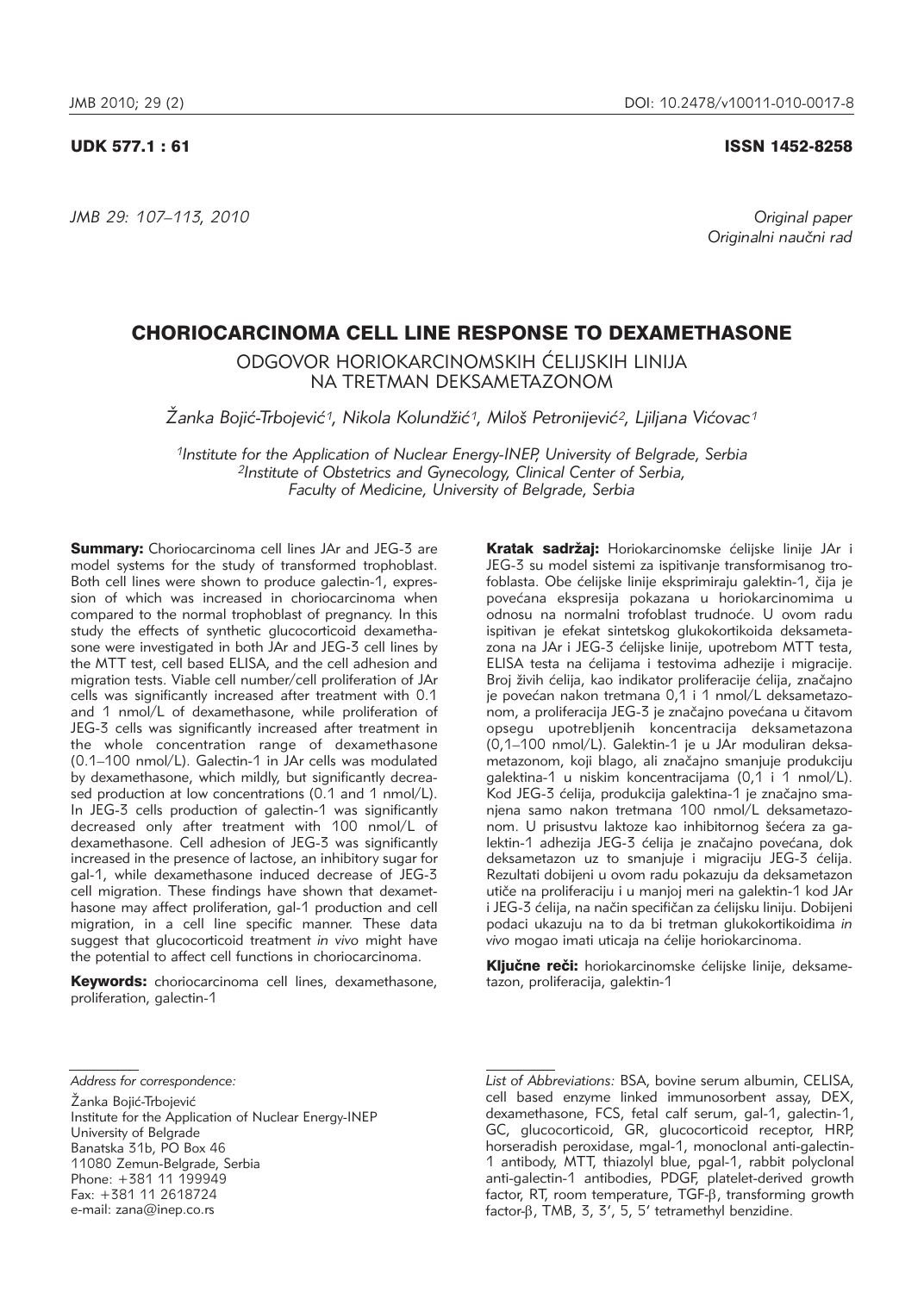## Introduction

Choriocarcinoma is a malignancy characterized by abnormal proliferation and transformation of trophoblastic cells of the human placenta. This neoplasm is almost exclusively composed of multinucleated syncytiotrophoblast and mononuclear cytotrophoblast (1). To study the mechanisms responsible for the changes underlying tumor progression, a number of choriocarcinoma cell lines were established. Among them BeWo, JAr and JEG-3 are the most widely used (2, 3). Although the cells of each of these cell lines differ in their morphology, all have an invasive phenotype, proliferate  $(2, 3)$  and express galectin-1 (gal-1)  $(4, 5)$ . This soluble lectin with an affinity for  $\beta$ -galactoside residues is expressed by various normal and pathological tissues (6). In cancer, gal-1 could be involved in cell transformation, apoptosis, regulation of cell cycle, cell adhesion, migration and inflammation. Expression or overexpression of gal-1 has been well documented in many diverse tumors, including those arising from the thyroid, endometrium, colon, prostate, bladder, pancreas and ovary (7). It has been shown that the expression of gal-1 is increased in the transformed trophoblast of choriocarcinoma, and this finding could be related to the increased invasiveness of the transformed phenotype (8).

Glucocorticoids (GCs) are frequently used as cotreatment before, during and after chemotherapy. Because of the pro-apoptotic and anti-proliferative effects in lymphoid tissues, GCs, such as the highly effective synthetic agent dexamethasone (DEX), are widely used as co-medication in cancer therapy (9). The distinct effects of GCs on different tumor types have been reported. Contrary to the supportive action of GCs in the anti-tumor therapy of lymphomas, glucocorticoid-induced resistance toward cancer therapy is common in ovarian, lung and cervical carcinomas (9, 10). A possible involvement of GCs in the regulation of gal-1 expression in choriocarcinoma cells has not been studied so far. However, treatment with DEX influenced production of gal-1 and the process of cell invasion *in* vitro in the HTR-8/SVneo extravillous trophoblast cell line (11). It has also been shown that the invasion of first-trimester trophoblast cell line HTR-8/SVneo was sensitive to lactose, an inhibitory sugar for the lectintype interaction of galectins (11). Therefore, the aim of this study was to investigate whether DEX might affect cell proliferation, adhesion and migration of JAr and JEG-3 cells, as well as their production of gal-1.

# Materials and Methods

# *Materials*

Dulbecco's Modified Eagle's Medium/Nutrient Mixture F-12 Ham (DMEM/F12) with and without phenol red, Minimum Essential Medium Eagle's (MEM Eagle's) without phenol red, antibiotic/antimycotic mixture (100 mg/mL streptomycin sulfate, 100 units/mL penicillin  $\overline{G}$  and 25  $\mu$ g/mL amphotericin B), thiazolyl blue (MTT), bovine serum albumin (BSA) and DEX were from Sigma (Chemical Co., USA). Fetal calf serum (FCS) was obtained from PAA Laboratories (Linz, Austria). MEM Eagle's culture media with phenol red were obtained from the Institute of Immunology and Virology (Belgrade, Serbia). Horseradish peroxidase (HRP) and 3, 3', 5, 5' tetramethyl benzidine (TMB) were from ICN Biochemicals (Aurora, Ohio, USA). Growth factor reduced Matrigel<sup>TM</sup> and laboratory plasticware were obtained from Falcon (Becton Dickinson, USA) and Costar (Corning Incorporated, NY, USA). Other chemicals were p.a. grade.

#### *Antibodies*

Antiserum to human placental gal-1 was produced in our laboratory as described earlier (4, 12). Monoclonal anti-gal-1 antibody (mgal-1) was from NovoCastra Laboratories (Newcastle upon Tune, UK). Sheep anti-rabbit IgG-HRP conjugate was produced in our laboratory according to the method of Nakane (13).

#### *Cell culture*

JEG-3 choriocarcinoma cells from the European Collection of Cell Cultures (ECACC, Salisbury, UK) were cultured in MEM Eagle's media, containing 10% FCS and antibiotic/antimycotic mixture (complete medium). JAr choriocarcinoma cells (ATCC, USA) were cultured in DMEM/F12 supplemented with 10% FCS and antibiotic/antimycotic mixture. Cortisol and progesterone concentrations in FCS used to culture cells were measured by commercial kits (RIA, INEP, Belgrade, Serbia) and were below the level of detection.

#### *Treatment with DEX*

JEG-3 and JAr cells were seeded in 96-well plates at 2x104cells/well in respective media and cultured in humidified 5%  $CO<sub>2</sub>/95%$  air at 37 °C. The medium was removed after 24 h and cells were rinsed once with 0.05 mol/L phosphate buffered saline (PBS), pH 7.2. Cells were incubated in the respective medium with DEX (at final concentrations of 0.1, 1, 10, and 100 nmol/L) and without DEX (control group). After 48 h, confluent cells were washed once with PBS and fixed with ice-cold methanol/acetone (1:1) at room temperature (RT) for 10 min, dried and stored at -20 °C until use.

# *Cell based ELISA*

Cell based ELISA was performed as described previously (11). Gal-1 in control and DEX treated JAr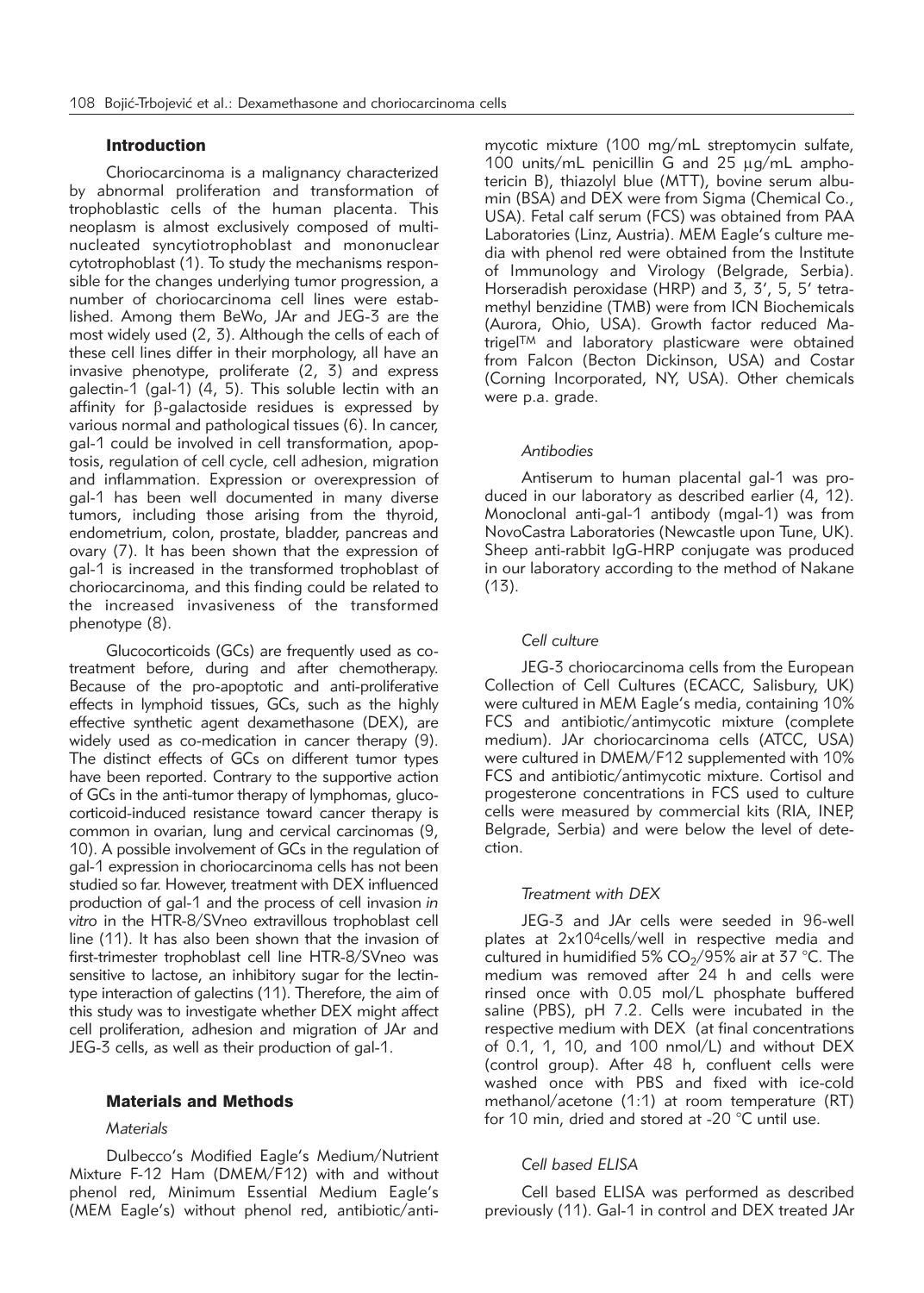and JEG-3 was detected with rabbit polyclonal antigal-1 antibodies (pgal-1). Bound antibodies were detected by HRP conjugated sheep anti-rabbit-IgG. For the assessment of non-specific binding, nonimmune rabbit IgG was used in place of anti-gal-1.

# *Determination of viable cell number/cell proliferation (MTT assay)*

Choriocarcinoma JAr and JEG-3 cells were plated in 96-wells (2x104 cells/well). After treatment with DEX, the MTT assay was performed as recently described (11, 14).

#### *Adhesion assay*

The adhesion assay was a modification of a previosly described procedure (15). Ninety-six-well plates were precoated with  $250 \mu q/mL$  of Matrigel for 1 h at 37 °C, treated with 50  $\mu$ L of 3% BSA to block nonspecific binding sites, washed with PBS and used in the adhesion assay. The trypsinized JAr and JEG-3 cells were resuspended at  $2.5x10^5$  cells/mL in the respective serum-free media with 0.1% BSA. Cells were preincubated with 1 nmol/L DEX, 100 mmol/L lactose, pgal-1  $(120 \text{ µg/mL})$  or medium (control group) for 1 h in humidified 5%  $CO<sub>2</sub>/95%$  air at 37 °C with occasional agitation and plated in pre-coated 96 wells at 2.5x104 cells/well. After incubation for 1 h, the plates were rinsed once gently with PBS. The attached cells were stained using 50 µL of 0.4% crystal violet in 10% ethanol and 1% ammonium oxalate for 5 min. The excess of dye was removed by immersing the plates in water and drying at RT. The incorporated crystal violet was dissolved in 100  $\mu$ L/well of 33% glacial acetic acid and optical density was read at 540 nm.

#### *Migration assay*

The migration assay was a modification of a previously described protocol (16). Matrigel was diluted to 1 mg/mL in serum-free DMEM/F12 or MEM Eagle's medium. The undersides of transwell inserts  $(8 \mu m)$ pore size) were coated by immersion in Matrigel solution and incubation for 1 h at RT. JEG-3 and JAr cells ( $5x104$ ) were seeded onto inserts in 200  $\mu$ L of complete MEM Eagle's or DMEM/F12 medium in the presence of: a) DEX (1 nmol/L), b) lactose (100 mmol/L) and c) mgal-1 (40  $\mu$ g/mL). Culture medium (500  $\mu$ L) supplemented with the same concentrations of DEX, lactose, or mgal-1 was added to the lower chambers. Controls were grown in the respective media without supplements. After incubation for 24 h in a humidified atmosphere at 37 °C, media were removed, and the inner side of insert was wiped with a swab, to remove cells which had not migrated through the membrane. The outer side of the membrane was gently rinsed 2 times with PBS. Migrated cells (attached to the membrane or surface of the plate) were stained using 250 μL of 0.4% crystal violet dye. After 10 min, crystal violet was eluted with 200  $\mu$ L of 33% glacial acetic acid/well, and 100  $\mu$ L of aliquots were transferred from each well to the 96-well plate. Absorbance was read at 540 nm.

#### *Data analysis*

Values expressed as percent of control are given as mean  $\pm$  SD. Statistical analysis of the data was carried out with the Statistical Software Program version 5.0 (Primer of Biostatistics) using one-way ANOVA with values considered significantly different when *p*<0.05.

# **Results**

#### *Cell proliferation*

A possible effect of treatment with DEX  $(0.1–100 \text{ nmol/L})$  on the viable cell number, i.e. proliferation of JAr and JEG-3 cells was studied. Dexamethasone was found to influence the cell number, as determined by the MTT assay (*Figure 1*). The viable cell number of JAr cells was significantly increased in the lower concentration range of DEX (0.1 and 1 nmol/L). Upon treatment with 10 and 100 nmol/L DEX, the cell number of JAr cells was slightly but not significantly increased. On the other hand, the viable cell number of JEG-3 cells was significantly increased to approximately 120% of control after treatment in the whole concentration range of the hormone (0.1–100 nmol/L DEX).



Figure 1 Effect of DEX on viability of JAr and JEG-3 cells. Cells were incubated without (control) or with DEX (0.1–100 nmol/L). Values are given as percentage of the control (means $\pm$ SD); n=12. Differences vs. control significant at *p*<0.05 (\*), *p*<0.005 (\*\*).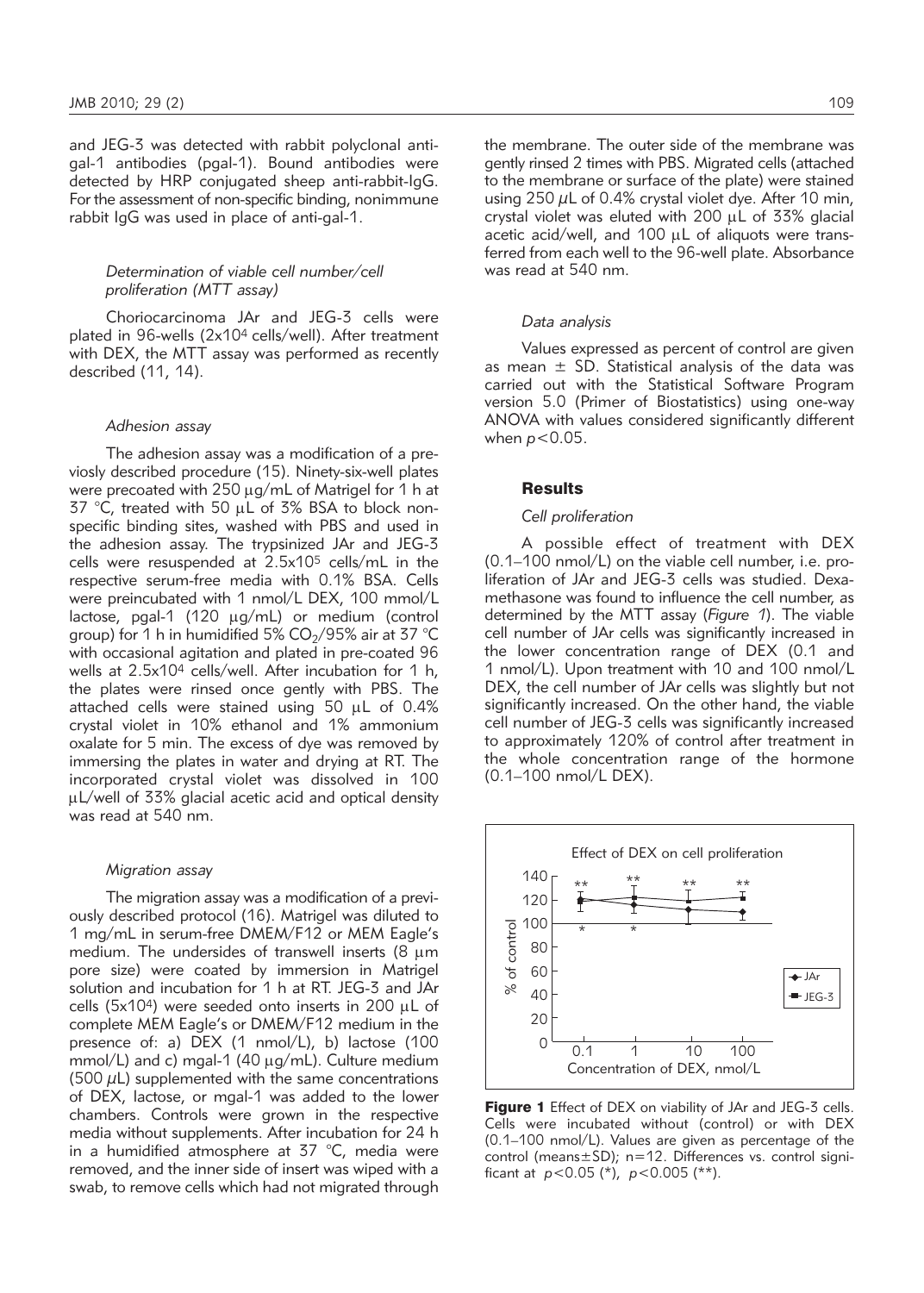# *Gal-1 protein expression in cells treated with DEX*

The effect of DEX (0.1–100 nmol/L) on gal-1 production in JAr and JEG-3 cells was investigated using the choriocarcinoma cell based ELISA (CELISA) test. Relative levels of gal-1 were determined in DEX treated vs. control wells, normalized for the observed effects of DEX on JAr and JEG-3 cell proliferation, and expressed as a percentage of the control value (*Figure 2*). In JAr cells, 0.1 and 1 nmol/L of DEX significantly decreased the levels of gal-1 by 17%. The higher concentrations of DEX (10 and 100 nmol/L) induced a small, but not significant decrease in gal-1. Treatment of JEG-3 cells with 0.1–10 nmol/L DEX induced no difference in gal-1 production. The highest concentration of DEX (100 nmol/L), however, significantly decreased gal-1 production to 89% of the control value.



Figure 2 Effect of DEX on gal-1 in choriocarcinoma cell lines. Gal-1 protein in JAr (A) and JEG-3 (B) cell lines after treatment with DEX (0.1-100 nmol/L). Cells were maintained for 48 h in respective medium without (control) or with DEX. Data (means±SD) were corrected for the cell number after each experiment. Differences vs. control significant at *p*<0.05 (\*), *p*<0.005 (\*\*), n=15.

# *Cell adhesion and migration in choriocarcinoma cell lines JAr and Jeg-3*

A possible influence of gal-1 interactions on the processes of cell adhesion and migration of the studied choriocarcinoma cell lines was investigated. Both lectin and non-lectin type interactions were studied using either inhibition by lactose or a specific antibody. *Figure 3A* illustrates the effects of lactose (100 mmol/L), pgal-1 (120  $\mu$ g/mL) and DEX (1 nmol/L) on the adhesion of JAr and JEG-3 cells. Lactose significantly increased the adhesion of JEG-3 cells to Matrigel by up to 118% (*p*<0.05), compared to control. Under the same experimental conditions, no effect, however, was observed in the adhesion of JAr cells. Treatment with polyclonal anti-gal-1 antibodies induced no significant change in the adhesion of JAr and JEG-3 cells. Cell adhesion in either cell line was not altered upon treatment with DEX (*Figure 3A*).



Figure 3 A) Effect of lactose (100 mmol/L), pgal-1 antibodies (120  $\mu$ g/mL) or DEX (1 nmol/L) on JAr and JEG-3 cell adhesion. The cell adhesion assay was performed using MatrigelTM coated 96-well plates. Data (means±SD) are presented as percentage of control, differences vs. control significant at *p*<0.05 (\*), n=6. B) Effect of lactose (100 mmol/L), mgal-1 antibody (40  $\mu$ g/mL) or DEX (1 nmol/L) on JAr and JEG-3 cell migration. The cell migration assay was performed using inserts. Data (means $\pm$ SD) are presented as percentage of control, differences vs. control significant at  $p < 0.05$  (\*), n=7.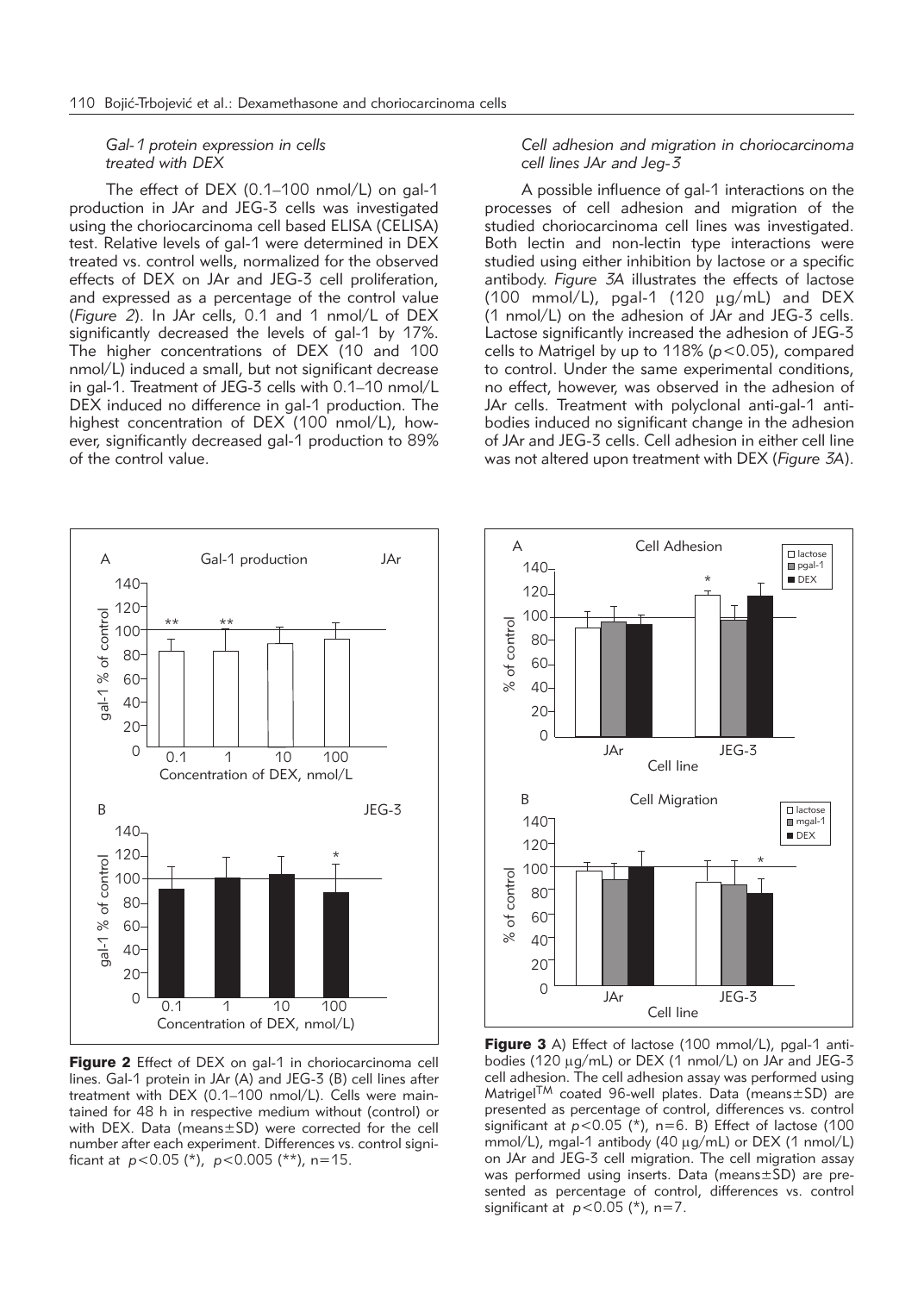The influence of the same treatments on transmembrane cell migration was studied. Migration of JAr and JEG-3 in the respective media containing lactose (100 mmol/L), mgal-1 (40  $\mu$ g/mL) or DEX (1 nmol/L) was compared to the corresponding control (*Figure* 3B). Lactose induced a small, but not significant inhibition of migration in both choriocarcinoma cell lines. Similarly, the monoclonal antibody against gal-1 slightly decreased migration of both JAr and JEG-3 cells. Significant decrease of migration by 23% has only been observed after incubation of JEG-3 cells with DEX. No effect, however, was observed in the migration of JAr cells under the same experimental conditions.

#### **Discussion**

There is ample evidence in the literature that links galectins to diverse malignancies. Previously reported data show that the increased or altered expression of gal-1 in tumors could be considered a sign of malignant tumor progression that is often related to metastasis (17). The glucocorticoid DEX, which is widely used as co-medication in cancer therapy, was found critical in the regulation of gal-1 in the neonatal lung, at the level of transcription, translation and degradation (18, 19) and was shown to regulate the production of gal-1 in normal trophoblast cells (11). However, there is no information available regarding the regulation of gal-1 production in the transformed trophoblast. Therefore, the aim of this study was to investigate the possible effects of DEX on cell proliferation, gal-1 expression, adhesion and migration in JAr and JEG-3 choriocarcinoma cells. Both cell lines were shown as appropriate models for this study because they proliferate in culture, show invasive behavior and have uniform and strong expression of gal-1 (3, 5).

The effects of GCs are generally exerted through the glucocorticoid receptor (GR). The glucocorticoid receptor has been identified in primary trophoblast cells, as well as in the extravillous trophoblast cell line HTR-8/SVneo (20, 21). It has been shown that one of the cell lines used in this study, JEG-3, expresses GR, while JAr cells were reported to lack the GR (22, 23). However, an independent study has shown that some JAr cells contain low levels of GR, and therefore could be sensitive to glucocorticoid treatment (24).

Since the DEX effects on gal-1 production were determined in this study over a 48 h interval, it was important to establish whether this GC influences cell proliferation. The concentrations of DEX used have already been shown to affect synthesis of extracellular matrix proteins in terms of trophoblast and gal-1 in HTR-8/SVneo cells (11, 25, 26). The data obtained over a wide range of concentrations (0.1– 100 nmol/L) in this study showed that DEX had a stimulatory effect on proliferation in both cell types. In

this study an increase of up to 20% was observed in JEG-3 cells in the whole concentration range of DEX studied, and up to approximately 20% in JAr cells at lower concentrations, while the higher doses of DEX induced a slight, but not significant increase in viable cells. Similar effects on cell proliferation were reported for OVM, M130, OAW-42, SKOV-3, GG ovarian carcinoma cells, as well as for freshly isolated primary ovarian carcinoma cells upon treatment with DEX (9).

There is little information available regarding the regulation of gal-1 protein. Several molecules, such as TGF-b, PDGF, angiotensin II, hepatocyte growth factor, have been discussed as possible modu lators of gal-1 production (27, 28). Our previous results demonstrated that gal-1 protein in HTR-8/SVneo cells was modulated by DEX treatment. The effect was dose-dependent, as gal-1 was increased after treatment with 0.1–10 nmol/L DEX, and slightly reduced at 100 nmol/L (11). The data obtained in this study suggested that gal-1 protein production in JAr and JEG-3 choriocarcinoma cell lines differed regarding susceptibility to glucocorticoid treatment. Gal-1 in JAr cells was reduced in the whole range of the used DEX concentrations, significantly only at 0.1 and 1 nmol/L DEX. On the other hand, gal-1 in JEG-3 cells was decreased at 100 nmol/L DEX only. The data presented here indicate that gal-1 of the transformed trophoblast can be modulated by GCs, in a cell line specific manner, possibly due to the different levels of GR expressed and/or state of differentiation of JAr and JEG-3 choriocarcinoma cells.

Gal-1 is involved in the multistep process of tumor metastasis, which includes changes in cell adhesion, increased cell migration and invasiveness (7). It has been shown previously that expression of gal-1 is increased in choriocarcinoma (8), which may suggest an implication of this lectin in the pathology of trophoblast. However, the precise mechanisms have not been elucidated so far. We have reported here preliminary data regarding the potential involvement of gal-1 and DEX in the adhesion and migration of choriocarcinoma cells. The presence of lactose in culture media, as an inhibitory sugar for gal-1 lectin activity, mildly increased the adhesion of JEG-3 cells. However, no influence on JEG-3 cell adhesion was observed with addition of polyclonal antibodies against gal-1. The antibody available for this study was not reported to block function, which may explain the absence of effect. With respect to the differences observed between the two studied cell lines, the presence of another member of galectin family – galectin-3, with shared carbohydrate specificity in JEG-3 cells (29), may explain the difference in the effects of lactose and polyclonal antibodies against gal-1 on JEG-3 cell adhesion. On the other hand, DEX reduced the migration of JEG-3 cells, at the same time increasing the viable cell number. A similar inhibitory effect of DEX on cell migration and invasion of U373 ME glioblastoma cells was reported (30).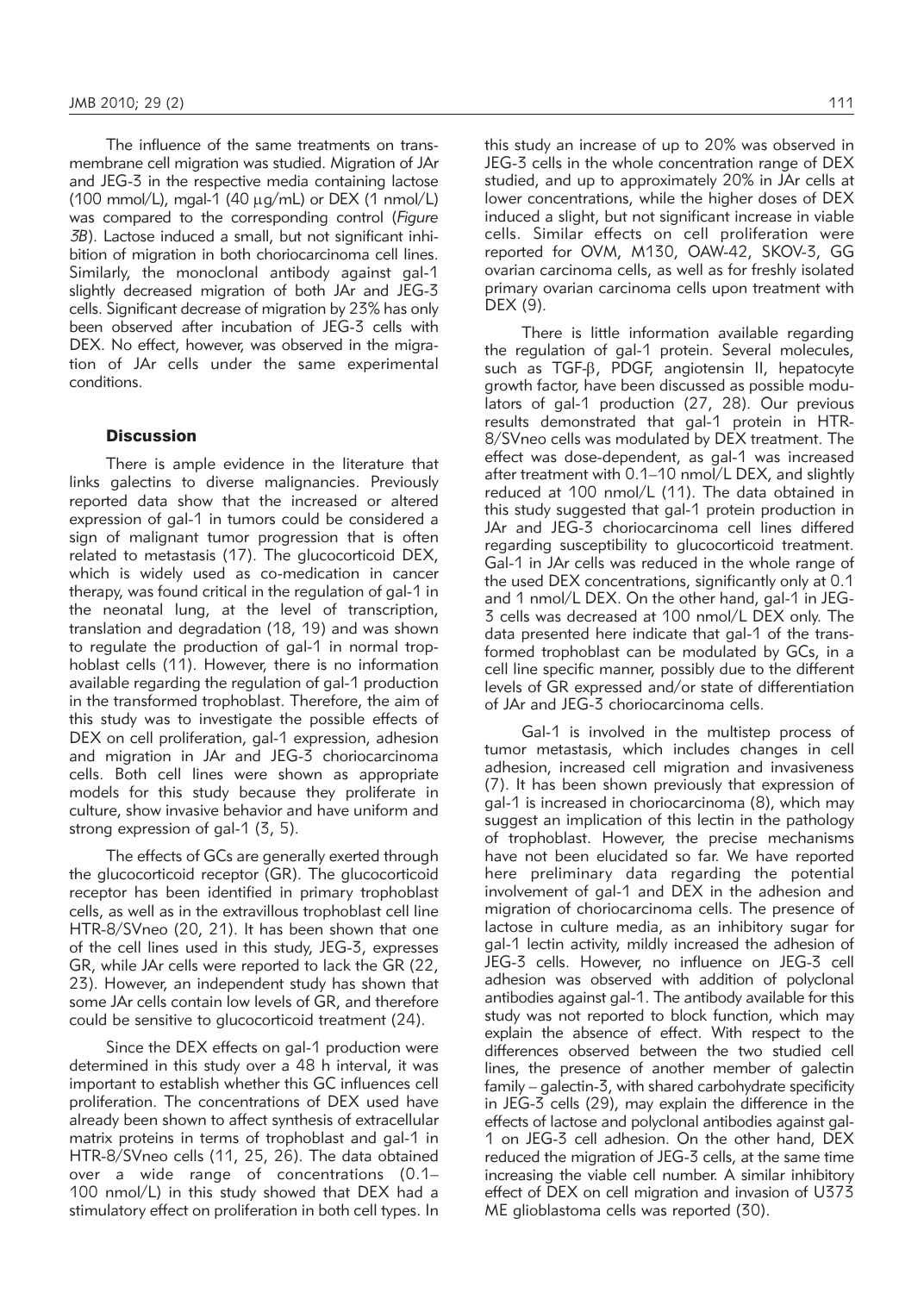In conclusion, it was shown here that the synthetic GC dexamethasone influenced cell proliferation, and to a lesser extent gal-1 production, in both studied choriocarcinoma cell lines. Dexamethasone may also affect cell migration in a susceptible cell line such as JEG-3. These data suggest that GC treatment

#### **References**

- 1. Benirschke K, Kaufmann P. Molar pregnancies. Tropho blast neoplasms. In: Benirschke K, Kaufmann P, editors. Pathology of human placenta. New York: Springer-Verlag, 2000: 718–78.
- 2. Grummer R, Hohn HP, Mareel MM, Denker HW. Adhesion and invasion of three choriocarcinoma cell lines into human endometrium in a three-dimensional organ culture system. Placenta 1994; 15: 411–19.
- 3. Graham CH, Conelly I, MacDougall JR, Kerbel RS, Stetler-Stevenson WG, Lal PK. Resistance of malignant trophoblast cell to both the anti-proliferative and antiinvasive effects of transforming growth factor-beta. Exp Cell Res 1994; 214: 93–9.
- 4. Vićovac Lj, Janković M, Čuperlović M. Galectin-1 and -3 in cells of the first trimester placental bed. Hum Reprod 1998; 13: 730–5.
- 5. Bojić-Trbojević Ž, Janković M, Vićovac Lj. Influence of IGF-I on adhesion, proliferation and galectin-1 production in JAr and JEG-3 choriocarcinoma cell lines. Arch Oncol 2005; 13: 7–11.
- 6. Cooper DNW. Galectin-1: Secretion and modulation of cell interaction with laminin. Trends Glycosci Glycotechnol 1997; 9: 57–67.
- 7. Rabinovich GA. Galectin-1 as a potential cancer target. British Journal of Cancer 2005; 92: 1188–92.
- 8. Božić M, Petronijević M, Milenković J, Atanacković J, Lazić J, Vićovac Lj. Galectin-1 and galectin-3 in the trophoblast of the gestational trophoblastic disease. Placenta 2004; 25: 797–802.
- 9. Zhang X, Marmé A, Wenger T, Gutwein P, Edler L, Rittgen W, Debatin KM, Altevogt P, Mattern J, Herr I. Glucocorticoid-mediated inhibition of chemotherapy in ovarian carcinoma. Int J Oncol 2006; 28: 551–8.
- 10. Herr I, Ucur E, Herzer K, Okouoyo S, Ridder R, Krammer PH, Von Knebel Doeberitz M, Debatin KM. Glucocorticoid Cotreatment Induces Apoptosis Resistance toward Cancer Therapy in Carcinoma. Canc Res 2003; 63: 3112–20.
- 11. Bojić-Trbojević Ž, Božić M, Vićovac Lj. Steroid hormones modulate galectin-1 in the trophoblast HTR-8/SVneo cell line. Arch Biol Sci 2008; 60: 11–23.
- 12. Cuperlović M, Janković M, Pfeifer M, Muller WEG. Isolation and characterization of a  $\beta$ -galactoside-binding protein (14 kD) from rat liver nuclei. Cell Physiol Biochem 1995; 5: 33–44.
- 13. Nakane PK, Kawaoi A. Peroxidase labeled antibody a new method of conjugation. J Histochem Cytochem 1974; 22: 1084–91.

*in vivo* may have a potential to affect choriocarcinoma cells, which however warrants further investigations.

*Acknowledgement*: This work was supported by the Ministry of Science and Technological Development of the Republic of Serbia, project code 143059.

- 14. Hanisch FG, Dressen F, Uhlenbruck G. Quantitative micro-adhesion assay on polystyrene matrices. In: Gabius HJ, Gabius S, editors. Lectins and Glycobiology. Springer Laboratory; 1993: 411–7.
- 15. Andersen H, Jensen ON, Moiseeva EP, Eriksen EF. A proteome study of secreted prostatic factors affecting osteoblastic activity: galectin-1 is involved in differentiation of human bone marrow stromal cells. J Bone Min Res 2003; 18: 195–203.
- 16. O'Driscoll L, Linehan R, Liang YH. Galectin-3 expression alters adhesion, motility and invasion in a lung cell line (DLKP), *in vitro*. Anticancer Res 2002; 22: 3117–25.
- 17. Camby I, Le Mercier M, Lefranc F, Kiss R. Galectin-1: a small protein with major function. Glycobiology 2006; 16: 137R-57R.
- 18. Clerch LB, Whitney PL, Hass M, Brew K, Miller T, Werner R, Massaro D. Sequence of full-length cDNA for rat lung beta-galactoside-binding protein: primary and secondary structure of the lectin. Biochemistry 1988; 27, 692–9.
- 19. Sandford GL, Owens MA, Odusanya BM. Differential influence of dexamethasone on the activity and synthesis of  $\beta$ -galactoside-specific lectin (galaptin) during postnatal lung development. Exp Lung Res 1993; 19: 91–104.
- 20. Karalis K, Goodvin G, Majzoub JA. Cortisol blockade of progesterone: a possible molecular mechanism involved in the initiation of human labor. Nat Med 1996; 2: 556–60.
- 21. Bojić-Trbojević Z. Expression, regulation and biological significance of galectin-1 in human trophoblast *in vitro*. PhD thesis. Faculty of Biology, University of Belgrade; 2009 (in Serbian).
- 22. Speeg KV Jr, Harrison RW. The ontogeny of the human placental glucocorticoid receptor and inducibility of heat-stable alkaline phosphatase. Endocrinology 1979; 104: 1364–68.
- 23. Mandl M, Ghaffari-Tabrizi N, Haas J, Nöhammer G, Desoye G. Differential glucocorticoid effects on proliferation and invasion of human trophoblast cell lines. Reproduction 2006; 132: 159–67.
- 24. Chambers SK, Ivins CM, Kacinski BM, Hochberg RB. An unexpected effect of glucocorticoids on stimulation of c-*fms* proto-oncogene expression in choriocarci noma cells that express little glucocorticoid receptor. Am J Obstet Gynecol 2004; 190: 974–85.
- 25. Guller S, LaCroix NC, Kirkun G, Wozniak R, Markiewicz L, Wang EY, Kaplan P, Lockwood CJ. Steroid regulation